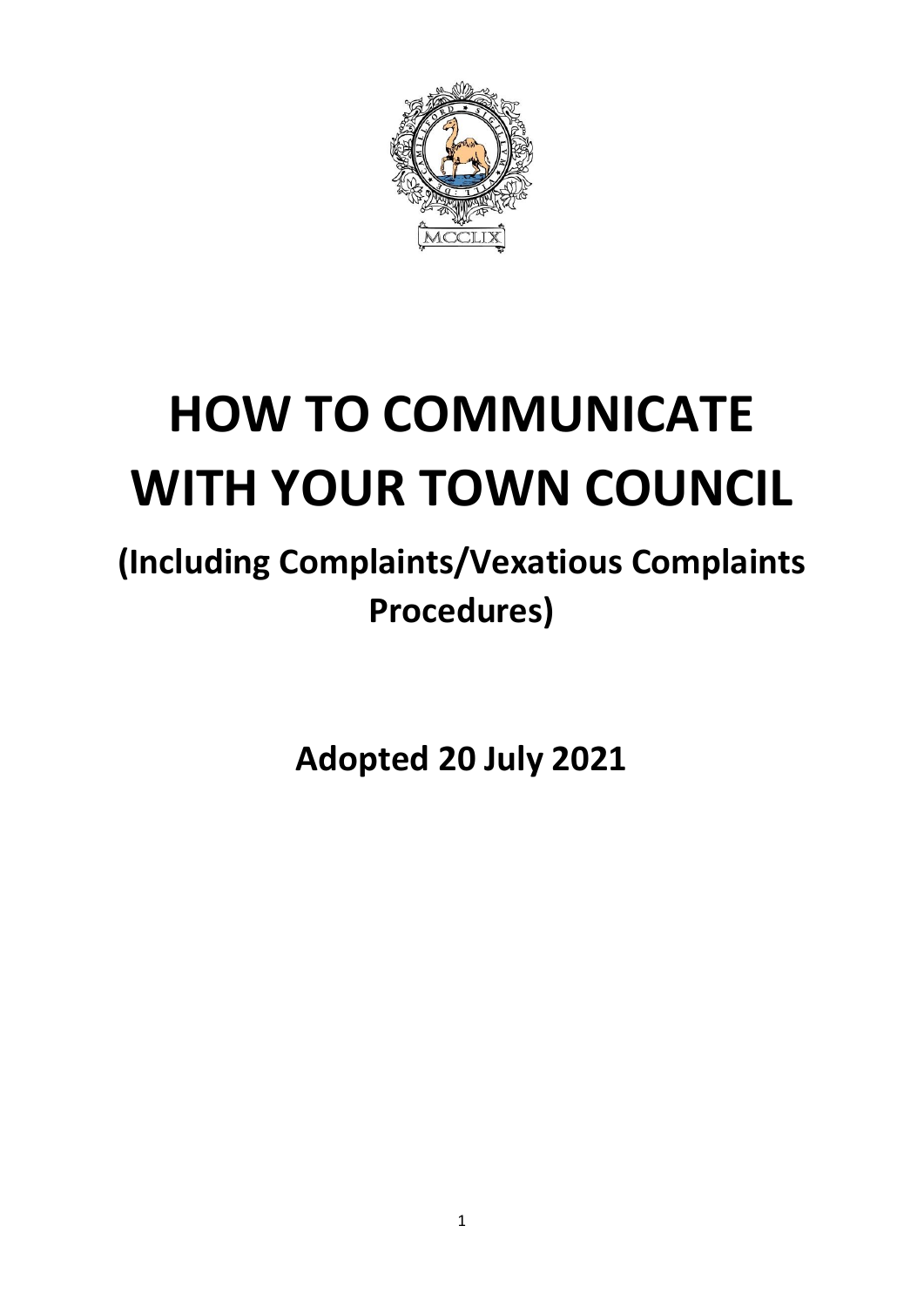# Contents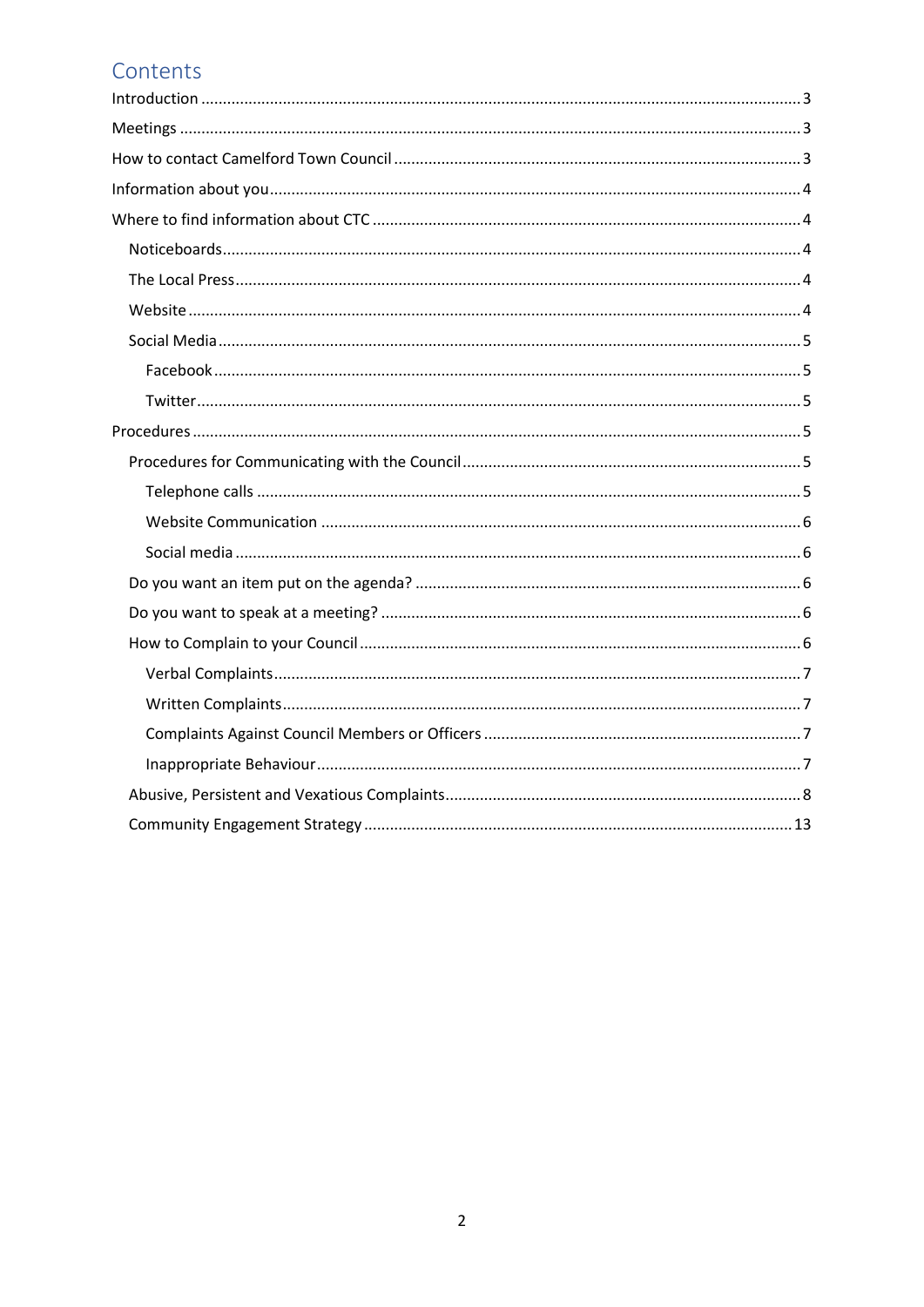# <span id="page-2-0"></span>Introduction

CTC is committed to ensuring that decision-making is transparent and accountable. It will enable the local community to influence decisions that impact on their lives and on the wellbeing of the local community as a whole through clear communication channels.

Efficient, clear communication between the community and Camelford Town Council (CTC) is really important to us. This document sets out policy, procedure and standards that CTC have in place in order to communicate with our community. Better service and communication between town councils and their communities is based on two central themes; transparent decision-making and customer service.

This document includes basic service goals such as; turnaround times for correspondence, returning telephone calls, as well as notification and complaint handling.

# <span id="page-2-1"></span>Meetings

Our meetings are run in accordance with the Local Government Act 1972 Schedule 12, which set out how we should notify you of our full Council Meetings and Annual Meeting of the Council, and also includes provision on public participation. Based on these principles, we are committed to ensuring that there is:

- Community access to two council meetings each month (excluding August and January where there is only one meeting) - 15 minutes participation at the start of each council meeting.
- Public access to council records (see Freedom of Information Policy in Appendix 3)
- Agendas published on the Town Council website, social media and local noticeboards 3 clear working days ahead of any meeting.
- Approved minutes of the previous meeting on the Town Council website, social media and the main local noticeboard.
- Provision for conducting community surveys
- Provision for public meetings on topical local issues
- Provision of service and information to the local community through the Town Hall offices, by telephone, email, Facebook message, website contact form and letter.
- Provision to assist members of the local community who wish to contact councillors

# <span id="page-2-2"></span>How to contact Camelford Town Council

You are able to contact The Town Clerk and Deputy Town Clerk at Camelford Town Council via a number of options:

#### **By person at:**

the Town Hall, Market Place, Camelford PL32 9PD

| Monday & Tuesday     | $10.00$ am $-4.30$ pm                                                           |
|----------------------|---------------------------------------------------------------------------------|
| Wednesday & Thursday | $10.00$ am $-1.00$ pm                                                           |
| Friday               | 9am to 1pm (by appointment only)                                                |
| Saturday             | $10.00$ am $-1.00$ pm (only library staff who will be able to take<br>messages) |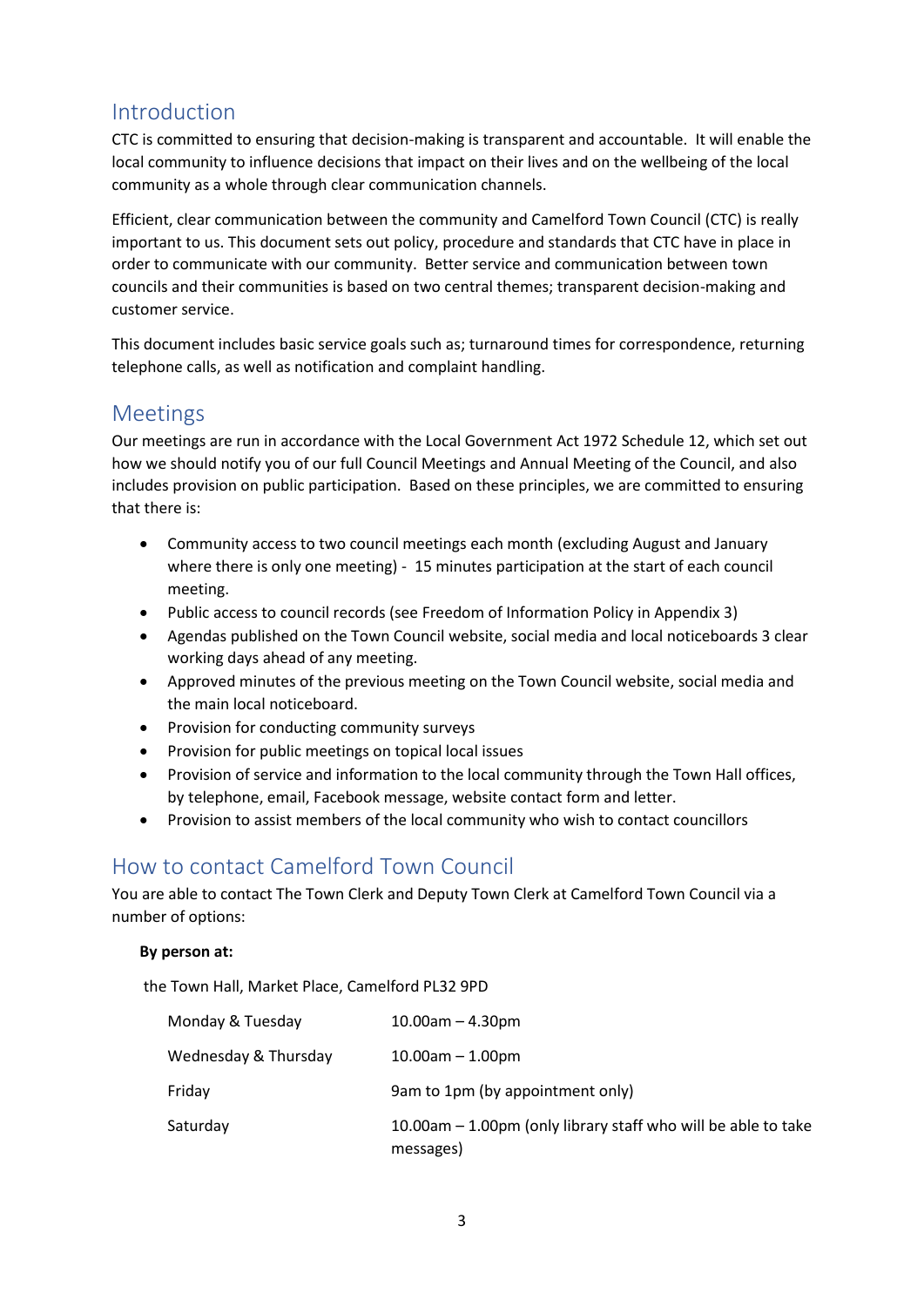#### **Telephone: 01840 212880**

**Email:** [clerk@camelford-tc.gov.uk](mailto:clerk@camelford-tc.gov.uk) o[r admin@camelford-tc.gov.uk](mailto:admin@camelford-tc.gov.uk)

**Website contact form**: http://www.camelford-tc.gov.uk/general-enquiries/

**Facebook page/private message** - <https://www.facebook.com/camelfordtc/>

**Twitter:** <https://twitter.com/CamelfordTC>

You are able to contact Councillors directly, and their details are listed on the website:

http://www.camelford-tc.gov.uk/your-councillors/

Messages can be left with CTC staff who will pass on the message, either by calling the Councillor or emailing the Councillor (whichever is deemed more appropriate).

# <span id="page-3-0"></span>Information about you

We receive phone calls and emails from the general public, whether it is to get in touch with a Councillor, rent an allotment, enquire about an event. When we receive communication from you, we will keep your details in order to process your enquiry. When we are satisfied that your enquiry has been dealt with appropriately, we will destroy your details either by confidential waste or deletion from our electronic database.

We will inform you, at the time of enquiry, who we will pass your information to, and for which purposes. For example, if you want something raised at a Council meeting, we will forward your enquiry to all Councillors. For more details see heading "Want to put an item on the agenda?" A copy of all correspondence is available to the general public who attend meetings. Our Privacy Notice and Data Protection and Information Policy which can be found on the website.

# <span id="page-3-1"></span>Where to find information about CTC

#### <span id="page-3-2"></span>**Noticeboards**

We have 4 CTC noticeboards in the Parish:

- By the crossing on the A39 by the Masons Arms Public House (agendas, minutes, audit information, other information regarding events and allotments).
- Outside the Town Hall (limited to agendas, minutes and a calendar of meetings)
- Tregoodwell (limited to agendas)
- Helstone (outside the Village Hall) (limited to agendas)

We also have a noticeboard within the Library, where we will put up information about any planning applications and events.

#### <span id="page-3-3"></span>The Local Press

We work closely with the Camelford & Delabole Post, who post news articles. They are invited to each Town Council meeting and will often produce an article following that meeting on any significant news.

#### <span id="page-3-4"></span>Website

The website is updated regularly and includes, amongst other things, the following information:

- Agendas (which includes details of income and expenditure)
- **Minutes**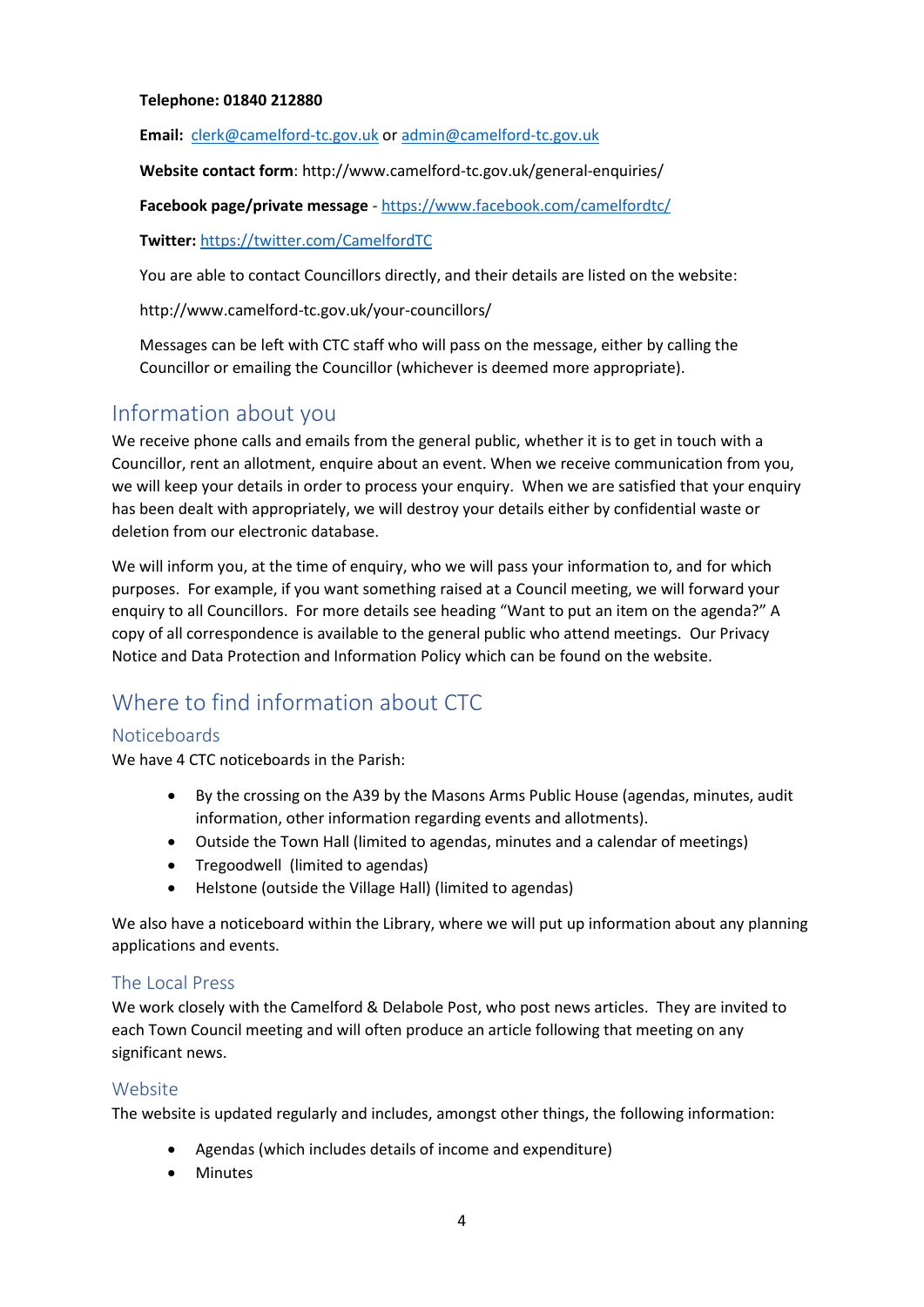- Annual Calendar of Meetings
- Councillor contact details
- Copies of statutory documents (i.e. the Annual Report and Statement of Accounts)
- Policy and Procedure (including monthly and annual Transparency Code information)
- Planning Log (listing all planning applications)
- Events (including library events)
- Surveys/consultations
- Neighbourhood Development Plan information

#### <span id="page-4-0"></span>Social Media

#### <span id="page-4-1"></span>Facebook

We publish the following information on Facebook:

- Agendas
- Minutes
- **Events**
- Road closure information (from Cornwall Council)
- Surveys/consultations
- Neighbourhood Development Plan information
- Allotment information
- General CTC news

#### <span id="page-4-2"></span>Twitter

We publish the following information on Twitter:

- Agendas
- Minutes
- Neighbourhood Development plan information
- **Events**
- General CTC news

# <span id="page-4-3"></span>Procedures

#### <span id="page-4-4"></span>Procedures for Communicating with the Council

#### <span id="page-4-5"></span>Telephone calls

Telephone contact between council staff and members of the public gives CTC an opportunity to respond quickly and effectively to enquiries, comments and complaints from members of the public. Where possible, we try to ensure that:

- All telephone calls are answered either in person or by an automated telephone answering system.
- All staff are responsible for answering the telephone (including library staff).
- All staff will respond to the call and promptly transfer the caller onto the member of staff who can best respond or; if the call cannot be responded to, take a message including brief details of the caller's name, contact details and the nature of the enquiry. We will pass this information onto the person we feel can answer your question.
- Staff aim to deal with enquiries as soon as possible, usually responding the same day. If it is not possible to deal with the enquiry the same day (due to staff absence/training etc), the caller will be informed of an estimated time when the enquiry can be dealt with and who will be calling back.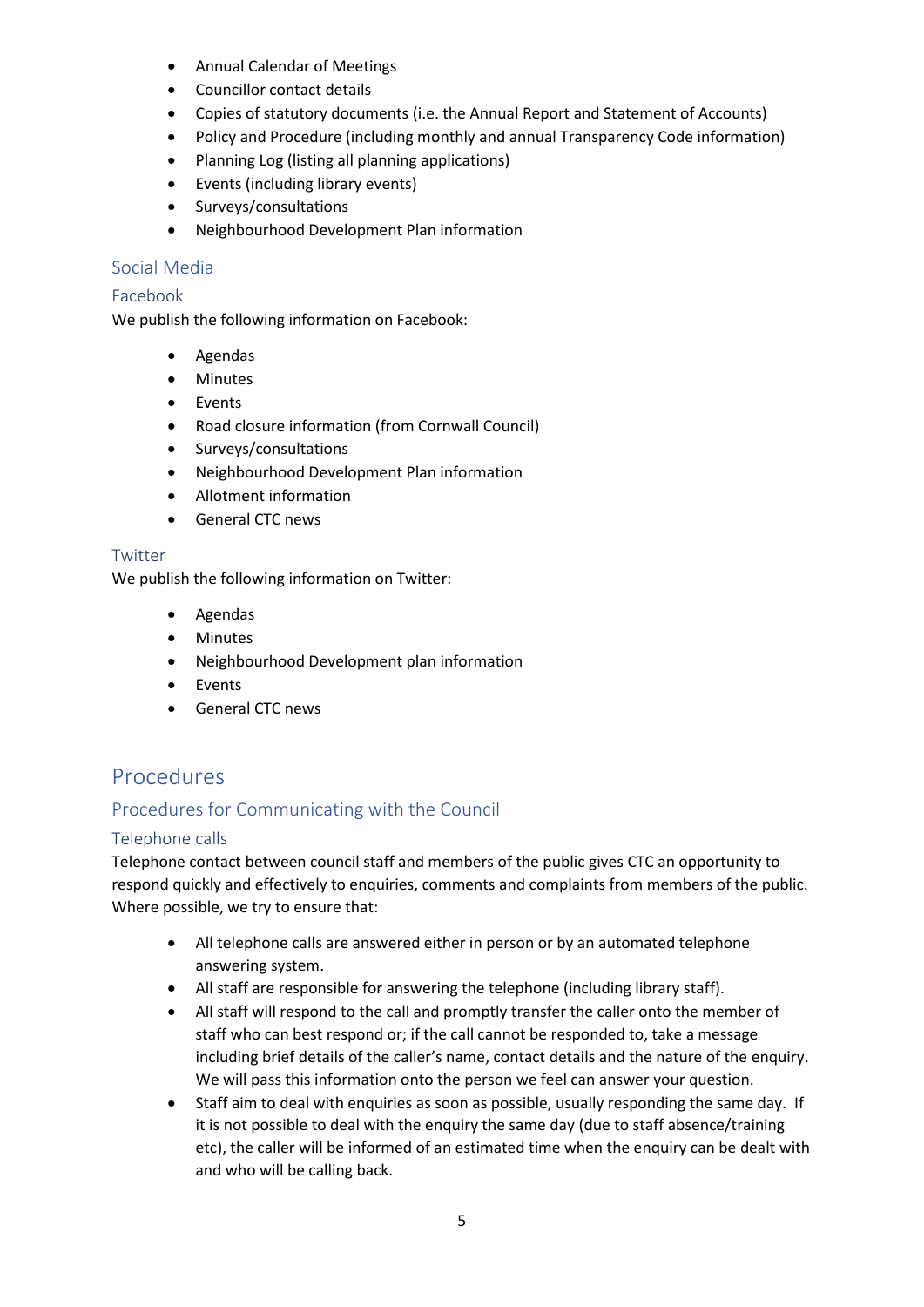• Any complaints will be logged in our Feedback computerised file. We do not hold caller information, but just the nature of the call. We review this every 2 months to see whether there is an issue that needs escalating at Council.

#### <span id="page-5-0"></span>Website Communication

CTC staff are notified via email when an enquiry comes through the website contact form. CTC staff aim to reply the same day and will inform you if your enquiry needs to be passed to someone else in order to be dealt with, and if this is the case, give an estimated time when you can expect a reply and by whom.

#### <span id="page-5-1"></span>Social media

CTC have their own Facebook page and only comments and private messages through that specific page will be answered. CTC do post events on other sites (What's on in Camelford & Surrounding Area, Events Cornwall & Devon), but will only respond to questions from the CTC Facebook page.

Any private FB messages will be responded to by CTC staff. CTC staff aim to reply the same day and will inform you if your enquiry needs to be passed to someone else in order to be dealt with, and if this is the case, give an estimated time when you can expect a reply and by whom.

#### <span id="page-5-2"></span>Do you want an item put on the agenda?

If you would like an issue to be discussed at a Council meeting, this needs to go on the agenda and must be received, in writing, by the Clerk at least 3 working days before the next meeting. If the correspondence is received later than that, it will be put on the following agenda. The Clerk will inform you of the date of the meeting your correspondence will be discussed. Email correspondence, Facebook message, Twitter message will also be accepted forms of correspondence.

Correspondence is distributed to all Councillors and is available for the public to view at the Council meeting (apart from Part 2 paperwork which is confidential).

It is important that you are also aware that members of the public are entitled to record meetings (e.g filming, audio recording). For further information, see Appendix 1 - Policy for Broadcasting or using Social Media at Council Meetings."

#### <span id="page-5-3"></span>Do you want to speak at a meeting?

At the start of each meeting, we allow members of the public to speak on any issue for a 3-minute period during the 15-minute public participation agenda item. You must inform the Clerk at least 3 clear working days before the meeting that you would like to speak. A brief summary of what you would like to speak about would be helpful. You can request this by any of the communication methods listed above.

#### <span id="page-5-4"></span>How to Complain to your Council

Camelford Town Council recognises that from time to time there will be concerns expressed by members of the public over the activities of the Council, one of its members or employees. To address these issues the Council has adopted a procedure for the handling of complaints. This procedure allows people to have a form of address to the Council if they feel they have a complaint, or have been unfairly treated in their dealings with the Council staff, Councillors, the Council or its Committees.

If a member of the public feels that his/her complaint has not been dealt with satisfactorily he /she may submit a complaint against a member/members of the Council to the Monitoring Officer at Cornwall Council:

The Monitoring Officer, Cornwall Council, Treyew Road, Truro, TR1 3AY.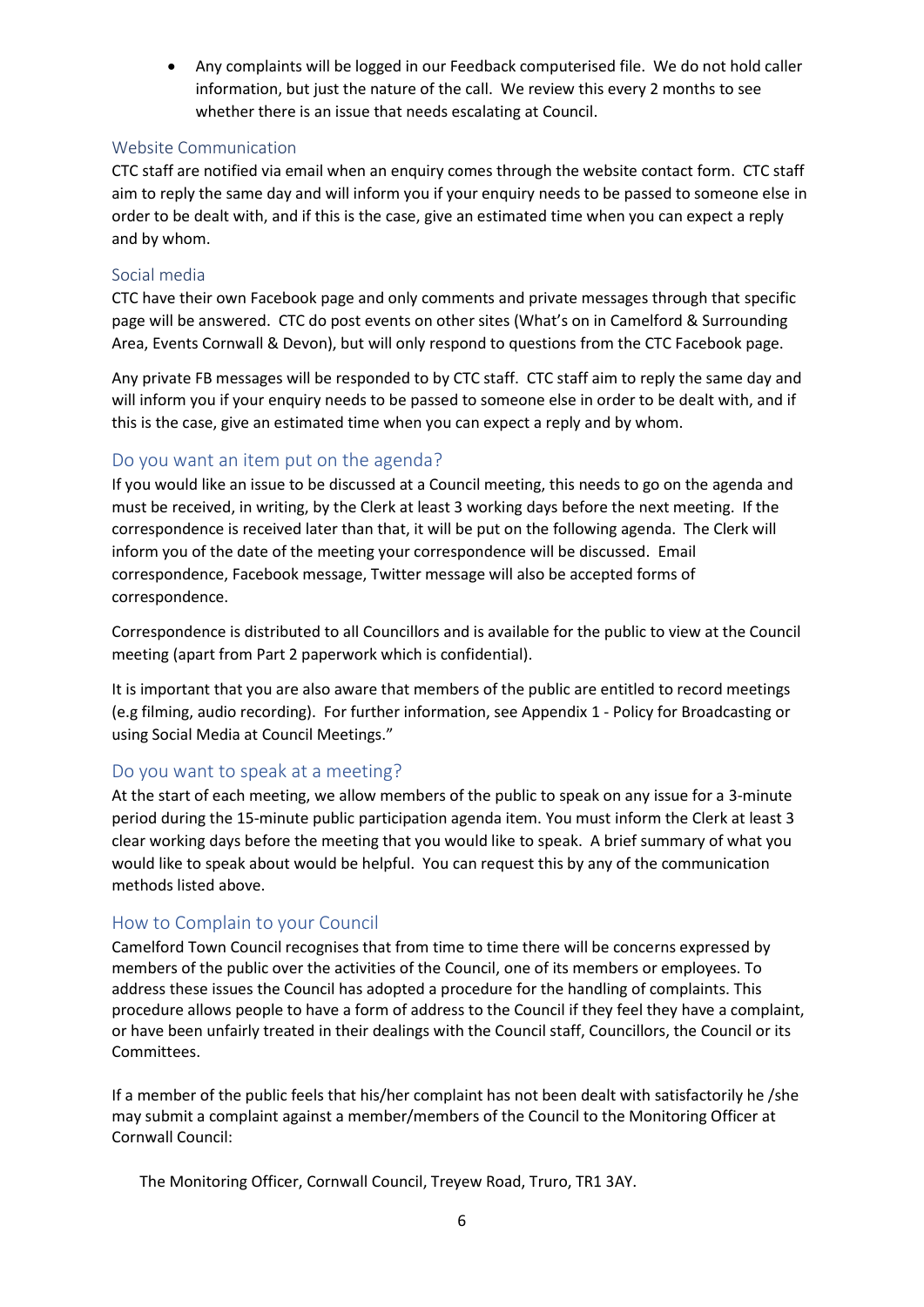#### <span id="page-6-0"></span>Verbal Complaints

- 1. On receipt of a complaint by telephone or in person the Clerk will try to satisfy the complainant immediately or as soon as is practicable.
- 2. Any anonymous complaint will not be dealt with.
- 3. If the Clerk is unable to answer the complaint immediately, then full details of the complaint together with the complainant's telephone number, name and contact details will be recorded so that a further verbal response can be made as soon as possible.
- 4. If a verbal response is unable to satisfy, then the Clerk/member will ask that the complaint be put in writing in order that it can be investigated more fully.

#### <span id="page-6-1"></span>Written Complaints

- 1. On receiving a written complaint, the Clerk shall try to settle the complaint directly.
- 2. If the complaint is about the behaviour of a member or employee of the Council or a Contractor used by the Parish Council, the Clerk must also notify the person and offer the opportunity for comment on the manner in which it is intended to try and settle the complaint.
- 3. If necessary, the Clerk will send a holding letter to the complainant to allow further time to address the issues raised.
- 4. The Clerk or Chairman shall bring any written complaint which has not been settled to the next meeting of the Council and the Clerk shall notify the complainant of the date of the meeting. The Complainant will be offered the opportunity to explain the nature of the complaint to the meeting.
- 5. The Clerk shall consult with the Chairman/Vice Chairman to consider whether the written complaint warrants discussion at a Council meeting in the absence of the press and public, with the decision on the complaint being announced at the Council meeting in public.
- 6. The Clerk will communicate in writing the decision that has been made by the Council and the nature of any action taken by the Council.

#### <span id="page-6-2"></span>Complaints Against Council Members or Officers

- 1. Any complaint against a member or officer must be submitted in writing.
- 2. If the complaint is against the actions of the Clerk, it should be submitted in writing to the Chairman.
- 3. If the complaint is made against the actions of a member or employee, the Clerk will present the complaint to the Council for consideration at a meeting held in the absence of the press or public.
- 4. If the complaint is made against the actions of the Clerk, the Chairman will present the complaint to the Council for consideration at a meeting held in the absence of the press or public.
- 5. The Complainant may be invited to attend part of the meeting to explain the nature of their complaint, in the absence of the public and press.
- 6. Persons mentioned in the complaint will have the opportunity to explain the nature of their actions to the meeting, in the absence of the public and press.
- 7. The result of any Council consideration of a complaint will be announced at a Council meeting in public.

#### <span id="page-6-3"></span>Inappropriate Behaviour

We understand that sometimes the general public may not be happy with a decision made by the Council. However, our staff and Councillors have the right to carry out their work without threat or abuse, and it will ensure that behaviour must stay within certain acceptable limits. The council is entitled to consider placing and enforcing limits on contacts between CTC and the person displaying the inappropriate behaviour.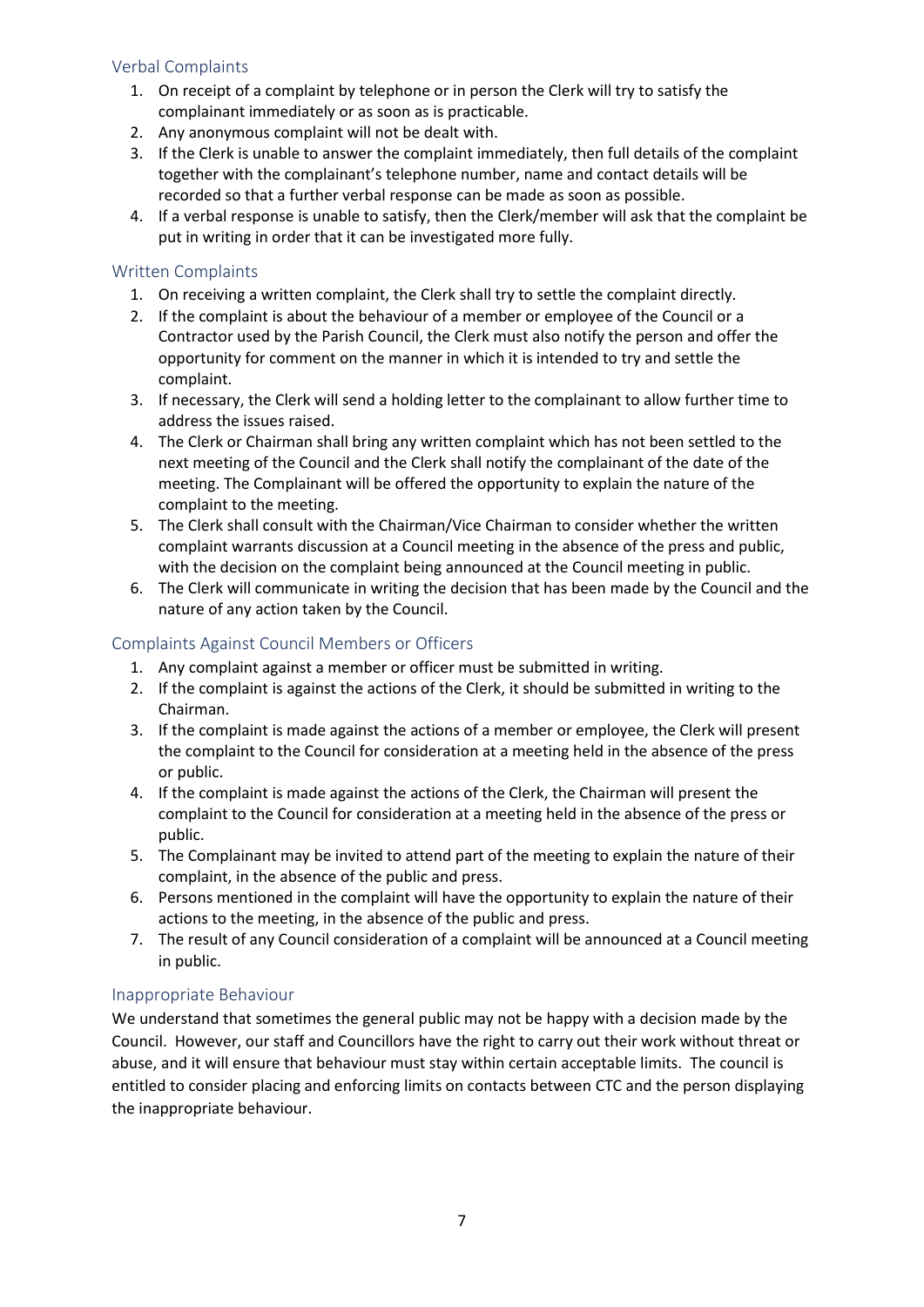#### <span id="page-7-0"></span>Abusive, Persistent and Vexatious Complaints

- 1.1 This section identifies situations where a complainant, either individually or as part of a group, or a group of complainants, might be considered to be habitual or vexatious and ways of responding to these situations.
- 1.2 In this policy the term habitual means 'done repeatedly or as a habit'. The term vexatious is recognised in law and means 'denoting an action or the bringer of an action that is brought without sufficient grounds for winning, purely to cause annoyance to the defendant'. This policy intends to assist in identifying and managing persons who seek to be disruptive to CTC through pursuing an unreasonable course of conduct.

The term complaint in this policy includes requests made under the Freedom of Information Act 2000 and the General Data Protection Rules 2018 (GDPR) and reference to the Complaints Procedure is, where relevant, to be interpreted as meaning a request under those Acts.

- 1.4 Habitual or vexatious complainants can be a problem for CTC staff and members. The difficulty in handling such complainants is that they are time consuming and wasteful of resources in terms of staff and member time. While CTC endeavours to respond with patience and sympathy to the needs of all complainants there are times when there is nothing further which can reasonably be done to assist or to rectify a real or perceived problem.
- 1.5 Raising of legitimate queries or criticisms of a complaints procedure as it progresses, for example if agreed timescales are not met, should not in itself lead to someone being regarded as a vexatious or an unreasonably persistent complainant. Similarly, the fact that a complainant is unhappy with the outcome of a complaint and seeks to challenge it once, or more than once, should not necessarily cause him or her to be labelled vexatious or unreasonably persistent.
- 1.6 The aim of this policy is to contribute to the overall aim of dealing with all complainants in ways which are demonstrably consistent, fair and reasonable.

#### 2. **Habitual or Vexatious Complainants**

For the purpose of this policy the following definition of habitual or vexatious complainants will be used:

*The repeated and/or obsessive pursuit of:-*

- *(1) unreasonable complaints and/or unrealistic outcomes; and or*
- *(2) reasonable complaints in an unreasonable manner*

Prior to considering its implementation CTC will send a *summary* of this policy to the complainant to give them prior notification of its possible implementation.

Where complaints continue and have been identified as habitual or vexatious in accordance with the criteria set out in Section 3, the Clerk will convene a panel of three members to including the Mayor (or Deputy Mayor and one other member to seek agreement to treat the complainant as a habitual or vexatious complainant and for the appropriate course of action to be taken. Section 4 details the options available for dealing with habitual or vexatious complaint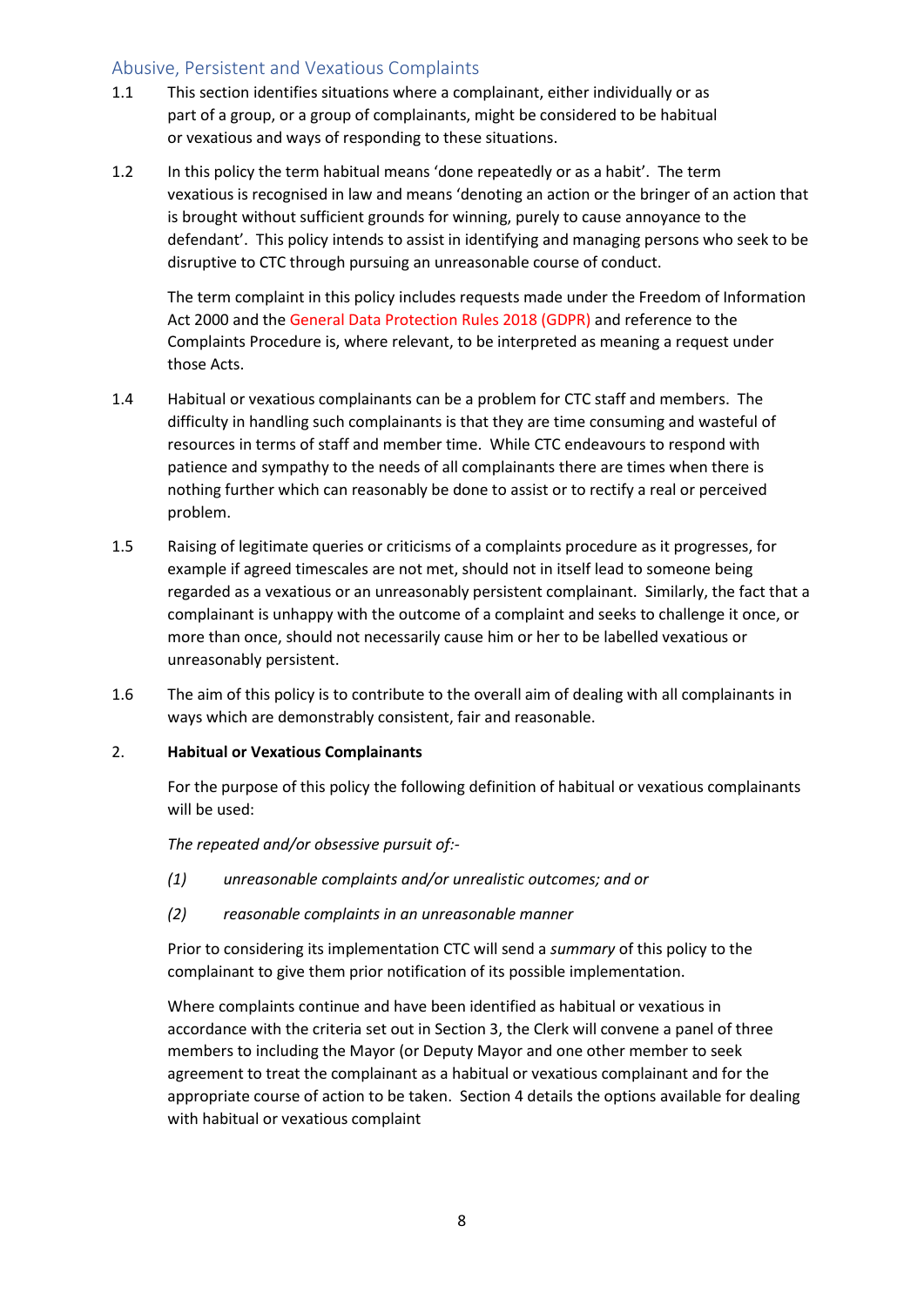The Clerk on behalf of CTC will notify complainants, in writing, of the reasons why their complaint has been treated as habitual or vexatious and the action that will be taken. *The Cornwall Councillor for that area will also be informed that a constituent has been designated as an habitual or vexatious complainant.*

The status of the complainant will be kept under review. If a complainant subsequently demonstrates a more reasonable approach, then their status will be reviewed.

#### **Definitions**

CTC defines unreasonably persistent and vexatious complainants as those complainants who, because of the frequency or nature of their contacts with CTC, hinder CTC's consideration of their or other people's complaints. The description 'unreasonably persistent' and 'vexatious' may apply separately or jointly to a particular complainant.

Examples include the way in which, or frequency with which, complainants raise their complaint with staff or how complainants respond when informed of CTC's decision about the complaint.

Features of an unreasonably persistent and/or vexatious complainant include the following (the list is not exhaustive, nor does one single feature on its own necessarily imply that the person will be considered as being in this category):

#### **An unreasonably persistent and/or vexatious complainant may:**

- Have insufficient or no grounds for their complaint and be making the complaint only to annoy (or for reasons that he or she does not admit or make obvious)
- Refuse to specify the grounds of a complaint despite offers of assistance
- Refuse to co-operate with the complaints investigation process while still wishing their complaint to be resolved
- Refuse to accept that issues are not within the remit of the complaints policy and procedure despite having been provided with information about the scope of the policy and procedure
- Refuse to accept that issues are not within the power of CTC to investigate, change or influence.
- Insist on the complaint being dealt with in ways which are incompatible with the complaints procedure or with good practice (e.g. insisting that there must not be any written record of the complaint)
- Make what appear to be groundless complaints about the staff dealing with the complaints, and seek to have them dismissed or replaced
- Make an unreasonable number of contacts with CTC, by any means in relation to a specific complaint or complaints
- Make persistent and unreasonable demands or expectations of staff and/or the complaints process after the unreasonableness has been explained to the complainant (an example of this could be a complainant who insists on immediate responses to questions, frequent and/or complex letters, faxes, telephone calls or emails)
- Harass or verbally abuse or otherwise seek to intimidate staff dealing with their complaint, in relation to their complaint by use of foul or inappropriate language or by the use of offensive and racist language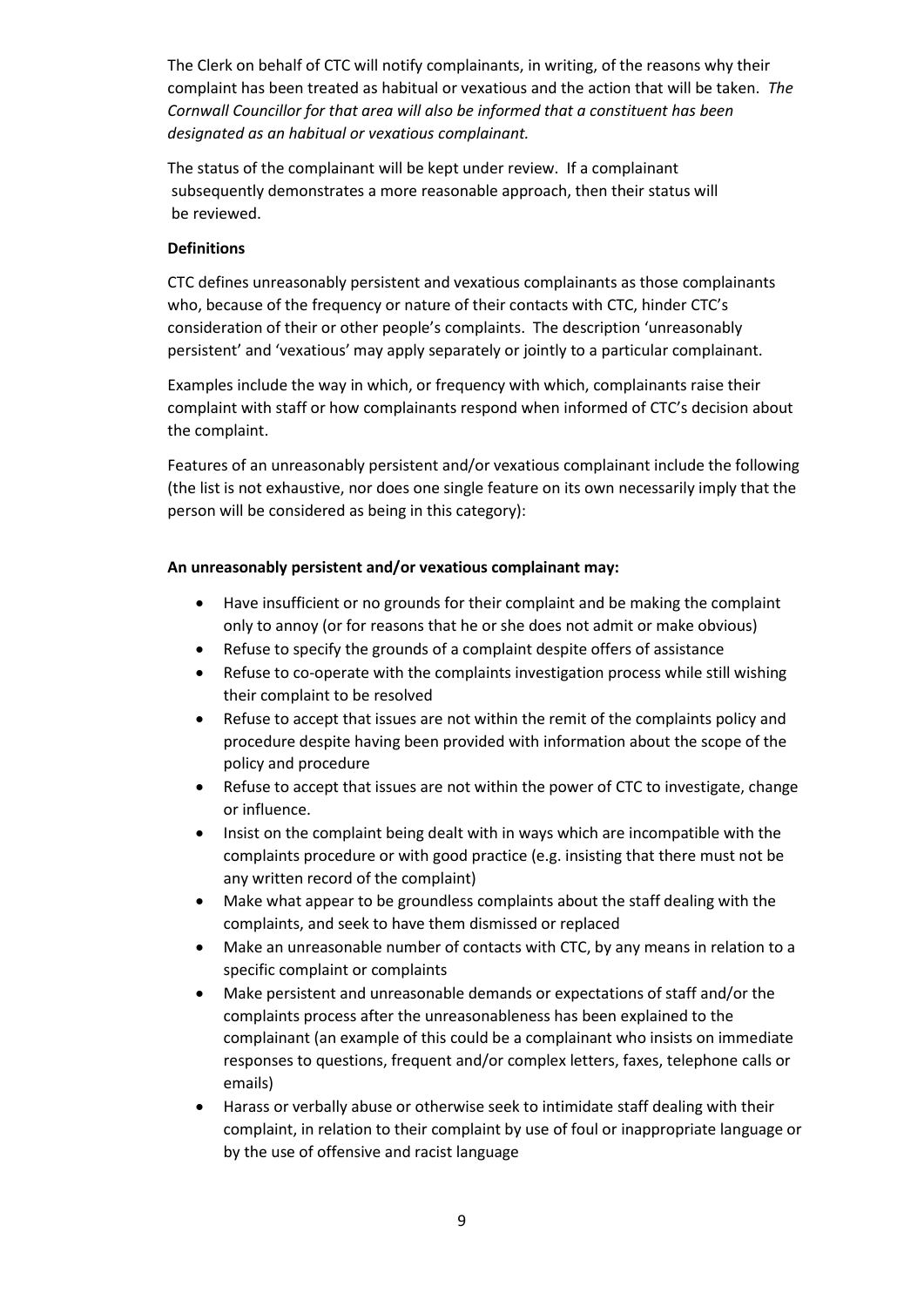- Raise subsidiary or new issues whilst a complaint is being addressed that were not part of the complaint at the start of the complaint process
- Introduce trivial or irrelevant new information whilst the complaint is being investigated and expect this to be taken into account and commented on
- Change the substance or basis of the complaint without reasonable justification whilst the complaint is being addressed
- Deny statements he or she made at an earlier stage in the complaint process
- Electronically record meetings and conversations without the prior knowledge and consent of the other person(s) involved
- Adopts an excessively 'scattergun' approach, for instance, pursuing a complaint or complaints not only with CTC, but at the same time with, for example, a Member of Parliament, other Councils, elected Councillors of this and other Councils, CTC's Independent Auditor, the Standards Board, the Police or solicitors.
- Refuse to accept the outcome of the complaint process after its conclusion, repeatedly arguing the point, complaining about the outcome, and/or denying that an adequate response has been given
- Make the same complaint repeatedly, perhaps with minor differences, after the complaints procedure has been concluded and insist that the minor differences make these 'new' complaints which should be put through the full complaints procedure
- Persistently approach CTC through different routes about the same issue
- Persist in seeking an outcome which CTC has explained is unrealistic for legal or policy (or other valid) reasons
- Refuse to accept documented evidence as factual
- Complain about or challenge an issue based on an historic and/or an irreversible decision or incident

Combine some or all of these features

#### **Imposing Restrictions**

CTC will ensure that the complaint is being, or has been, investigated properly according to the adopted complaints procedure.

In the first instance the Clerk will consult with the Mayor (or Deputy Mayor) of CTC prior to issuing a warning to the complainant. The Clerk will contact the complainant in writing, or by email, to explain why their behaviour is causing concern and ask them to change their behaviour and outline the actions that CTC may take if they do not comply.

If the disruptive behaviour continues, the Clerk will issue a reminder letter to the complainant advising them that the way in which they will be allowed to CTC in future will be restricted. This decision will be made following the Clerk consulting with a panel of three members to usually include the Mayor (or Deputy Mayor) of CTC. This letter will inform the complainant in writing of what procedures have been put in place and for what period.

Any restriction that is imposed on the complainant's contact with CTC will be appropriate and proportionate and the complainant will be advised of the period of time that the restriction will be in place for. In most cases restrictions will apply for between 3-6 months, but in exceptional cases this may be extended. In such cases the restrictions would be reviewed on a quarterly basis.

Restrictions will be tailored to deal with the individual circumstances of the complainant and may include: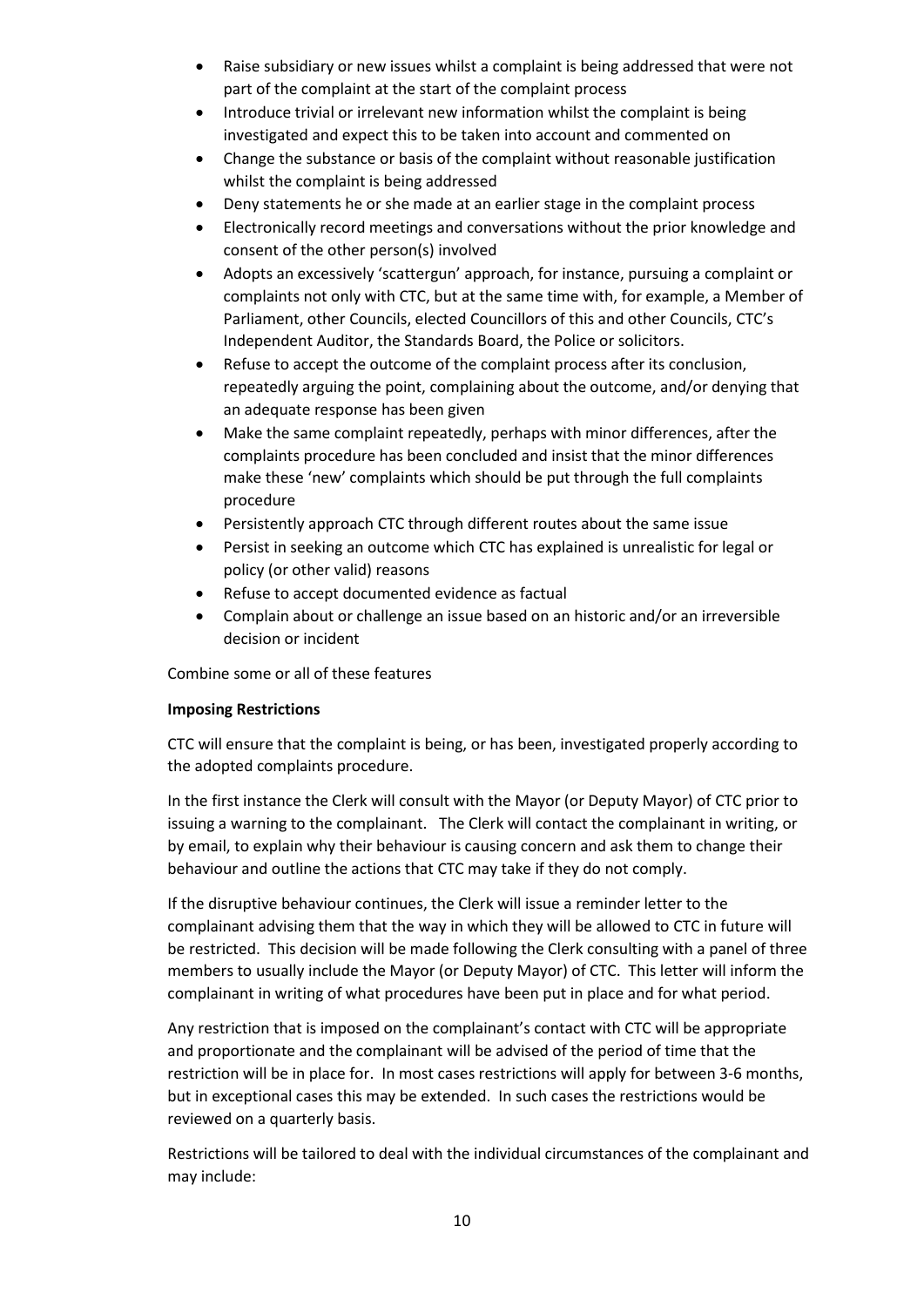- Banning the complainant from making contact by telephone except through a third party eg a solicitor, a Councillor or a friend acting on their behalf
- Banning the complainant from sending emails to individual and/or all CTC members and insisting they only correspond by letter
- Requiring contact to take place with one named member of staff only
- Restricting telephone calls to specified days and/or times and/or duration
- Requiring any personal contact to take place in the presence of an appropriate witness

Letting the complainant know that CTC will not reply to or acknowledge any further contact from them on the specific topic of that complaint (in this case, a designated member of staff will be identified who will read future correspondence)

When the decision has been taken to apply this policy to a complainant, the Clerk will contact the complainant in writing to explain:-

- Why the decision has been taken
- What action is being taken
- The duration of that action

The Clerk will enclose a copy of this policy in the letter to the complainant.

Where a complainant continues to behave in a way that is unacceptable, the Clerk, in consultation with a panel of three Members to include the Mayor (or Deputy Mayor) of CTC may decide to refuse all contact with the complainant and stop any investigation into his or her complaint.

Where the behaviour is so extreme or it threatens the immediate safety and welfare of staff, other options will be considered, e.g. the reporting of the matter to the police or taking legal action. In such cases, the complainant may not be given prior warning of that action.

#### 5. **New complaints from complainants who are treated as abusive, vexatious or persistent**

- 5.1 New complaints from people who have come under this policy will be treated on their merits. The Clerk, in consultation with a panel of three members to include the Mayor (or Deputy Mayor) of CTC will decide whether any restrictions that have been applied before are still appropriate and necessary in relation to the new complaint. A blanket policy is not supported, nor ignoring genuine service requests or complaints where they are founded.
- 5.2 The fact that a complainant is judged to be unreasonably persistent or vexatious and any restrictions imposed on CTC's contact with him or her, will be recorded and notified to those who need to know within CTC.

#### 6. **Review**

- 6.1 The status of a complainant judged to be unreasonably persistent or vexatious will be reviewed by a panel of three members to include the Mayor (or Deputy Mayor) of CTC, after three months, and at the end of every subsequent three months within the period during which the policy is to apply.
- 6.2 The complainant will be informed of the result of this review if the decision to apply this policy has been changed or extended.

#### 7. **Record Keeping**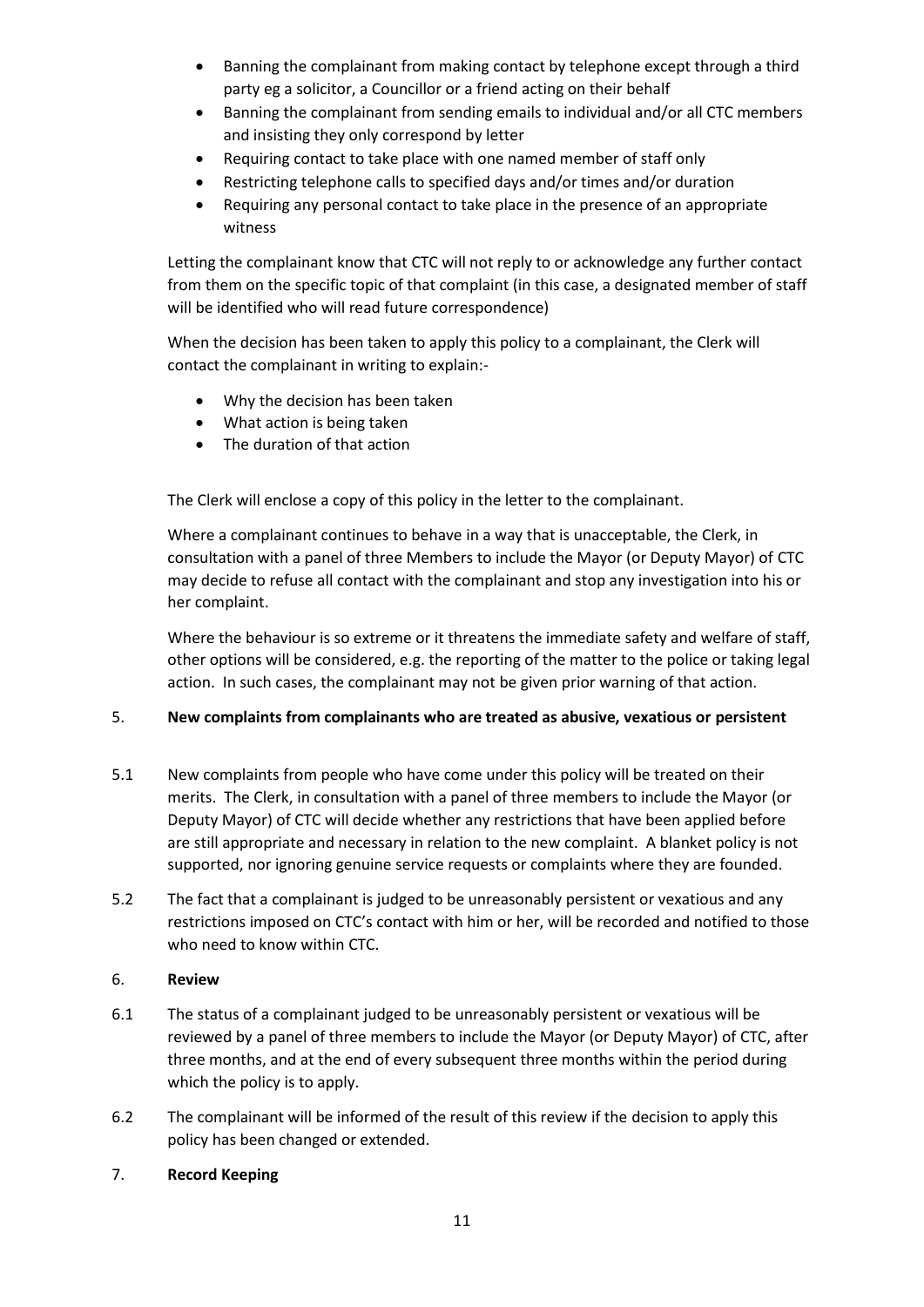- 7.1 The Clerk will retain adequate records of the details of the case and the action that has been taken. Records will be kept of:-
	- The name and address of each member of the public who is treated as abusive, vexatious or persistent
	- When the restriction came into force and ends
	- What the restrictions are
	- When the person and CTC were advised
- 7.2 CTC will be provided with an annual report giving information about members of the public who have been treated as vexatious/persistent as per this policy.